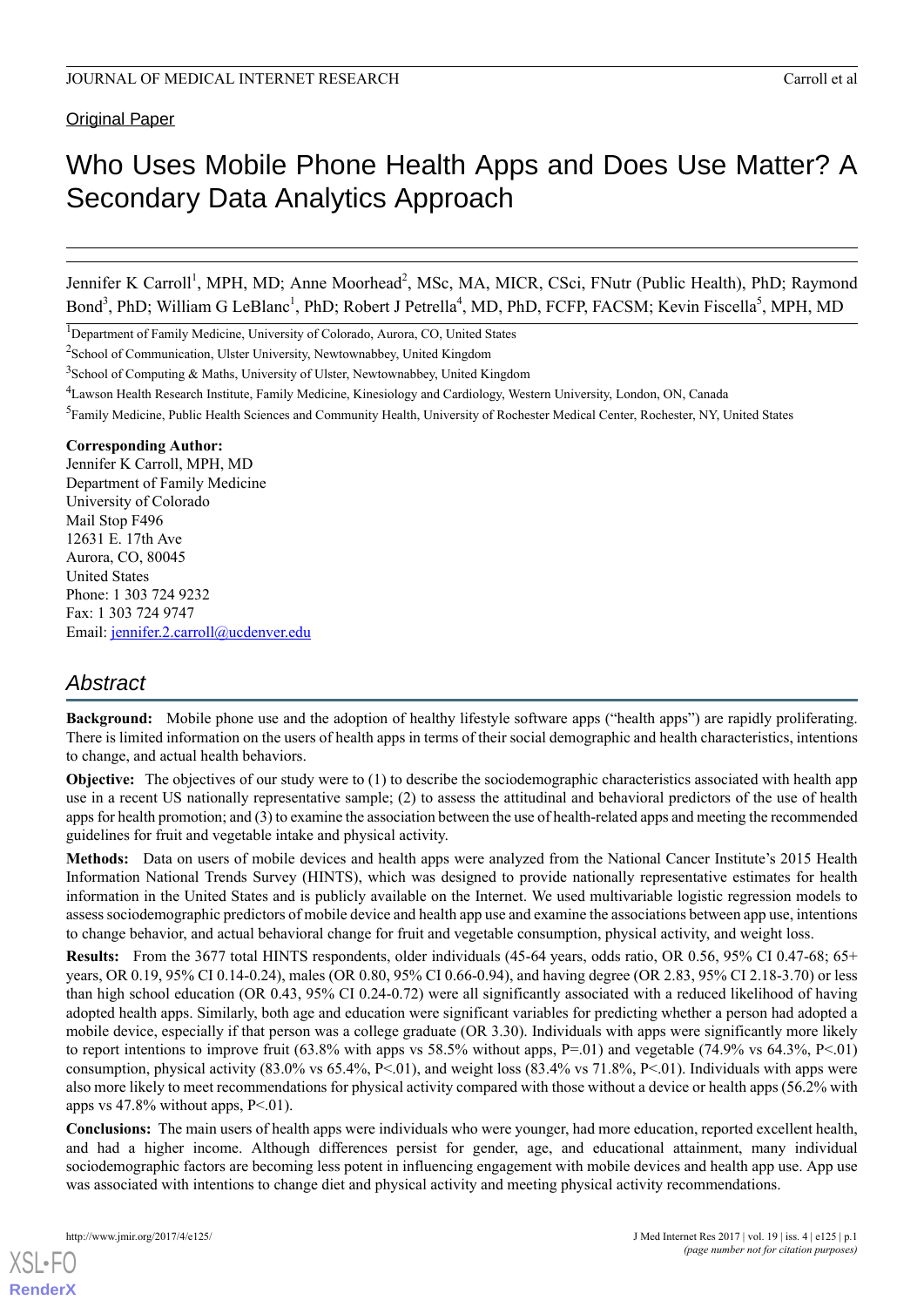#### *(J Med Internet Res 2017;19(4):e125)* doi: $10.2196/$ jmir.5604

#### **KEYWORDS**

smartphone; cell phone; Internet; mobile applications; health promotion; health behavior

#### *Introduction*

As of 2015, nearly two-thirds (64%) of the American public owned a mobile phone, which is an increase from 35% in 2011 [[1\]](#page-7-0). It is estimated that 90% of the worldwide population will own a mobile phone by 2020 [\[1](#page-7-0)]. Current UK data reveals that mobile phone usage is increasing as 66% adults aged more than 18 years owned a mobile phone in 2015, up from 61% in 2014 [[2\]](#page-7-1). Mobile phone ownership is higher among younger people, with 77% ownership for those aged 16-24 years [\[3](#page-7-2)]. Although mobile phone ownership is especially high among younger persons and those with higher educational attainment and income [[4\]](#page-7-3), those with lower income and educational attainment are now likely to be "mobile phone dependent," meaning that they do not have broadband access at home and have few other options for Web-based access other than via mobile phone.

As mobile phone ownership rapidly proliferates, so does the number of mobile phone software apps grown in the marketplace [[5\]](#page-7-4). Apps focused on health promotion are quite common: more than 100,000 health apps are available in the iTunes and Google Play stores [[6\]](#page-7-5). This staggering number speaks to both the huge market and ongoing demand for new tools to help the public manage their diet, fitness, and weight-related goals, and the limitations of the current health care system to provide such resources. A recent study found that 53% of cell phone users owned a smartphone—this translates to 45% of all American adults—and that half of those (or about 1 in 4 Americans) have used their phone to look up health information [[7](#page-7-6)]. There is increasing usage of health apps among health care professionals, patients and general public [[8](#page-7-7)], and apps can play a role in patient education, disease self-management, remote monitoring of patients, and collection of dietary data [\[9](#page-7-8)[-12](#page-7-9)]. Using mobile phones and apps, social media also can be easily accessed, and increasing numbers of individuals are using social media for health information with reported benefits and limitations [[8\]](#page-7-7).

Despite the massive uptake in mobile phone ownership and health app usage and their potential for improving health, important limitations of health apps are the lack of evidence of clinical effectiveness, lack of integration with the health care delivery system, the need for formal evaluation and review, and potential threats to safety and privacy [\[6](#page-7-5),[13](#page-7-10)[-17](#page-7-11)]. Although previous studies have described the sociodemographic factors associated with mobile health and app use [\[7](#page-7-6),[18,](#page-7-12)[19](#page-7-13)], it is a rapidly changing field with the most recent published reports reflecting data at least four to five years old. Additionally, there is a lack of information on the users of health apps in terms of their sociodemographic and health characteristics and health behaviors. Furthermore, to our knowledge, there have been no previous publications reporting on the association between the use of health apps, behavioral or attitudinal factors (ie, readiness or intentions to change), and health outcomes. This information is important for future health-improving initiatives and for

identifying appropriate use of health apps among population groups.

Therefore, the aim for our study was 3-fold: (1) to describe the sociodemographic characteristics associated with health app use in a recent US nationally representative sample; (2) to assess the attitudinal and behavioral predictors of the use of health apps for health promotion; and (3) to examine the association between the use of health-related apps and meeting the recommended guidelines for fruit and vegetable intake and physical activity. Given the increasing focus on new models for integrating technology into health care and the need to expand the evidence base on the role of health apps for health and wellness promotion, these research questions are timely and relevant to inform the development of health app interventions.

## *Methods*

#### **Data Source**

The National Cancer Institute's Health Information National Trends Survey (HINTS) is a national probability sample of US adults that assesses usage and trends in health information access and understanding. HINTS was first administered in 2002-2003 as a cross-sectional survey of US civilians and noninstitutionalized adults. It has since been iteratively administered in 2003, 2005, 2008, 2011, 2012, 2013, and 2014. We used data from HINTS 4 Cycle 4 data released in June 2015, which corresponded to surveys administered in August-November, 2014. Publicly available datasets and information about methodology are available at the HINTS website [\[20](#page-7-14)]. The 2014 iteration reported herein contained questions about whether participants used mobile phone or tablet technology and software apps for health-related reasons. The overall response rate was 34.44%. This study was reviewed and qualified for an Exemption by the American Academy of Family Physicians Institutional Review Board.

#### **Participants**

A total of 3677 individuals completed the 2014 HINTS survey. From this sample, 148 respondents were considered partial completers, in that they completed 50%-79% of the questions in Sections A and B. We included all 3677 respondents in our analysis. We used sampling weights from the HINTS dataset that were incorporated into the regression analyses.

#### **Measures**

#### *Demographics*

We used participants' self-report of their age, sex, race, ethnicity, income, level of education, English proficiency, height, and weight. We converted height and weight into body mass index (BMI), using weight (kg)/height  $(m^2) \times 10,000$ , and classified participants as obese  $(\geq 30)$ , overweight (29.9-26), or normal weight or underweight (<26).

 $XSI - F($ **[RenderX](http://www.renderx.com/)**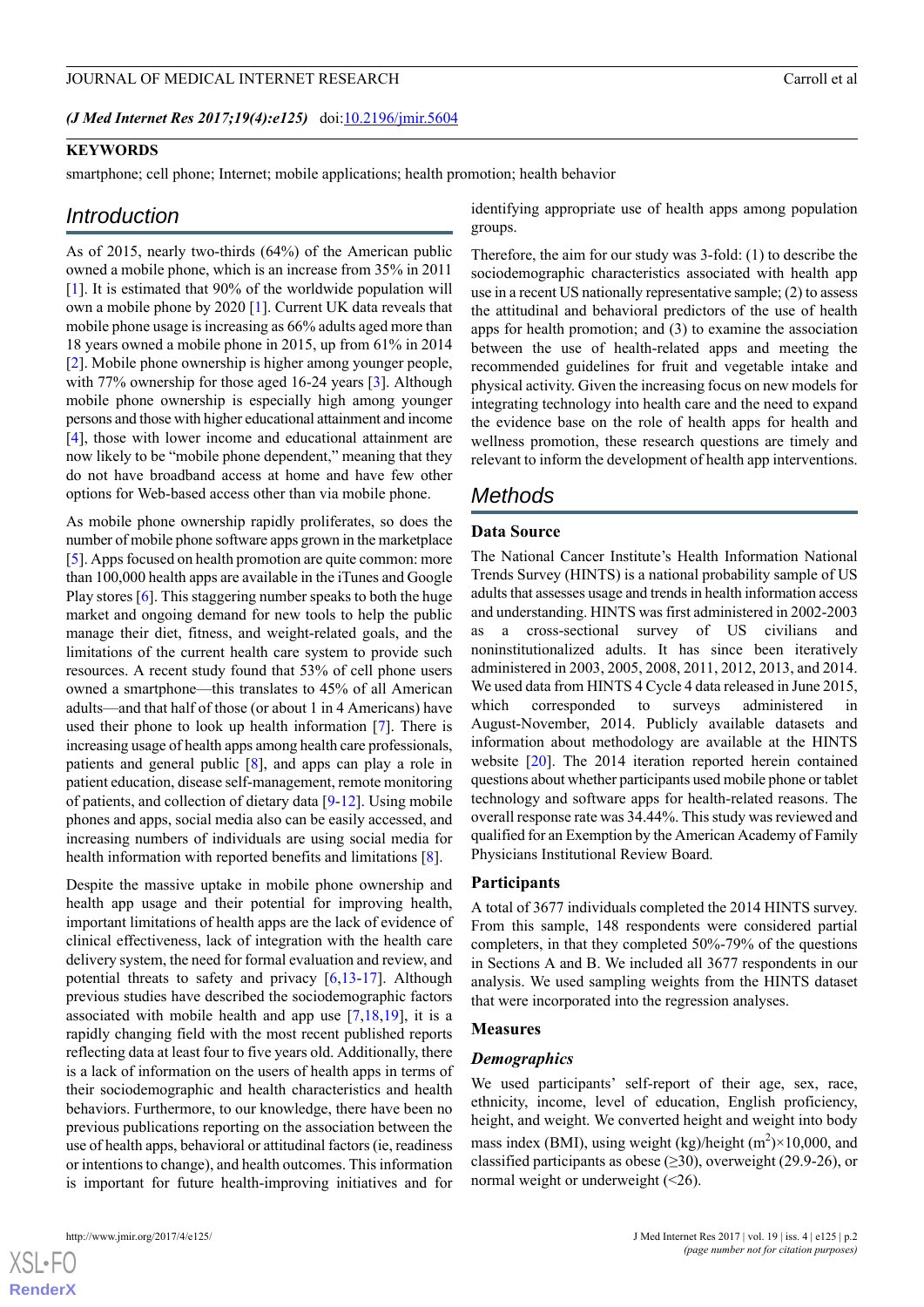#### *Usage of Mobile Devices and Health Apps*

We used participants' responses to the 3 questions to characterize the distribution of subjects who used health-related software apps on their mobile devices. The participants were asked whether they had a tablet computer, smartphone, basic cell phone only, or none of the above. We examined factors for those with and without mobile devices, since previous studies have shown differences in seeking health information on the Internet related to access (eg, availability of a computer) [\[21,](#page-7-15)[22\]](#page-8-0), HINTS dataset is a nationally representative sample, and we wished to put our findings on app use in the larger population context. We categorized participants who had a mobile phone or a tablet device under the label "Device+." Similarly, participants who did not report having a mobile phone or a tablet device were labeled "Device-." Of the Device+ group, we also categorized them according to whether they had health apps on their device (Device+/App+) or did not have health apps on their device (Device+/App-).

#### *Fruit and Vegetable Intake*

We assessed fruit and vegetable intake using the 2 questions: amount of fruit consumed per day and amount of vegetables consumed per day (7 response options for each ranging from none to >4 cups per day). We reclassified the response options for both questions into a single dichotomous outcome variable, that is, the subject either (1) meets recommendations for fruit or vegetables (4 or more cups for each) or (2) does not meet recommendations for fruit or vegetables (all other response options). Fruit and vegetable scores were analyzed separately.

## *Physical Activity*

We assessed physical activity using the 2 questions: (1) in a typical week how many days do you do any physical activity or exercise of at least moderate intensity, such as brisk walking, bicycling at a regular pace, and swimming at a regular pace? (8 response options ranging from none to 7 days per week) and (2) on the days that you do any physical activity or exercise of at least moderate intensity how long do you do these activities? (2 response options for minutes and hours). We reclassified the response options into a single dichotomous outcome variable for physical activity, that is, whether the subject (1) met physical activity recommendations  $(\geq 150$  minutes per week) or did not meet the physical activity recommendations (<150 minutes per week).

## *Intentions to Change Behavior*

We examined participants' intentions to change behavior based on the 5 questions (all with yes or no responses): At any time in the last year, have you intentionally tried to (1) increase the amount of fruit or 100% fruit juice you eat or drink, (2) increase the amount of vegetables or 100% vegetable juice you eat or drink, (3) decrease the amount of regular soda or pop you usually drink in a week, (4) lose weight, and (5) increase the amount of exercise you get in a typical week?

## **Statistical Analysis**

The outcome variable (OUTCOME) was a composite derived from 3 survey variables: (1) *own a smartphone (an Internet-enabled mobile phone "such as iPhone android BlackBerry or Windows phone" differentiated from a "basic cell phone," hereafter referred to as "mobile phone") or device*, (2) *have health apps on mobile phone or device*, and (3) *use of health apps*. *Own a mobile phone or device* was a system-supplied derived variable to categorize responses given to question B4 (possession of a mobile phone or tablet device). *Have health apps on mobile phone or device* (question B5) asked about health apps on a tablet or mobile phone. *Use of health apps* (question B6a) asked whether the apps on a mobile phone or tablet helped in achieving a health-related goal. OUTCOME consisted of 3 levels: Device-/App- (33.2% of respondents), Device+/App- (44% of respondents), and Device+/App+ (22.77% of respondents). Device referred to having a tablet or mobile phone, and App referred to having a health-related app that ran on a tablet or mobile phone. A total of 93 of 3677 respondents were unable to be classified due to missing data. These people were not used in the analyses. To assess the relationship between OUTCOME and the demographic or health behavior variables, simple unweighted 2-way crosstab tables were generated and tested with a chi-square test of association. We used a cutoff of *P*<.05 to determine statistical significance for all analyses.

We used the R programming language (R-Studio) and SPSS (SPSS Inc) for all data modeling and analysis carried out in this study.

# *Results*

## **Principal Findings**

From the 3677 total HINTS respondents, 3584 answered questions about whether or not they had a tablet computer or mobile phone, or used apps. [Figure 1](#page-3-0) shows the participants in this study.

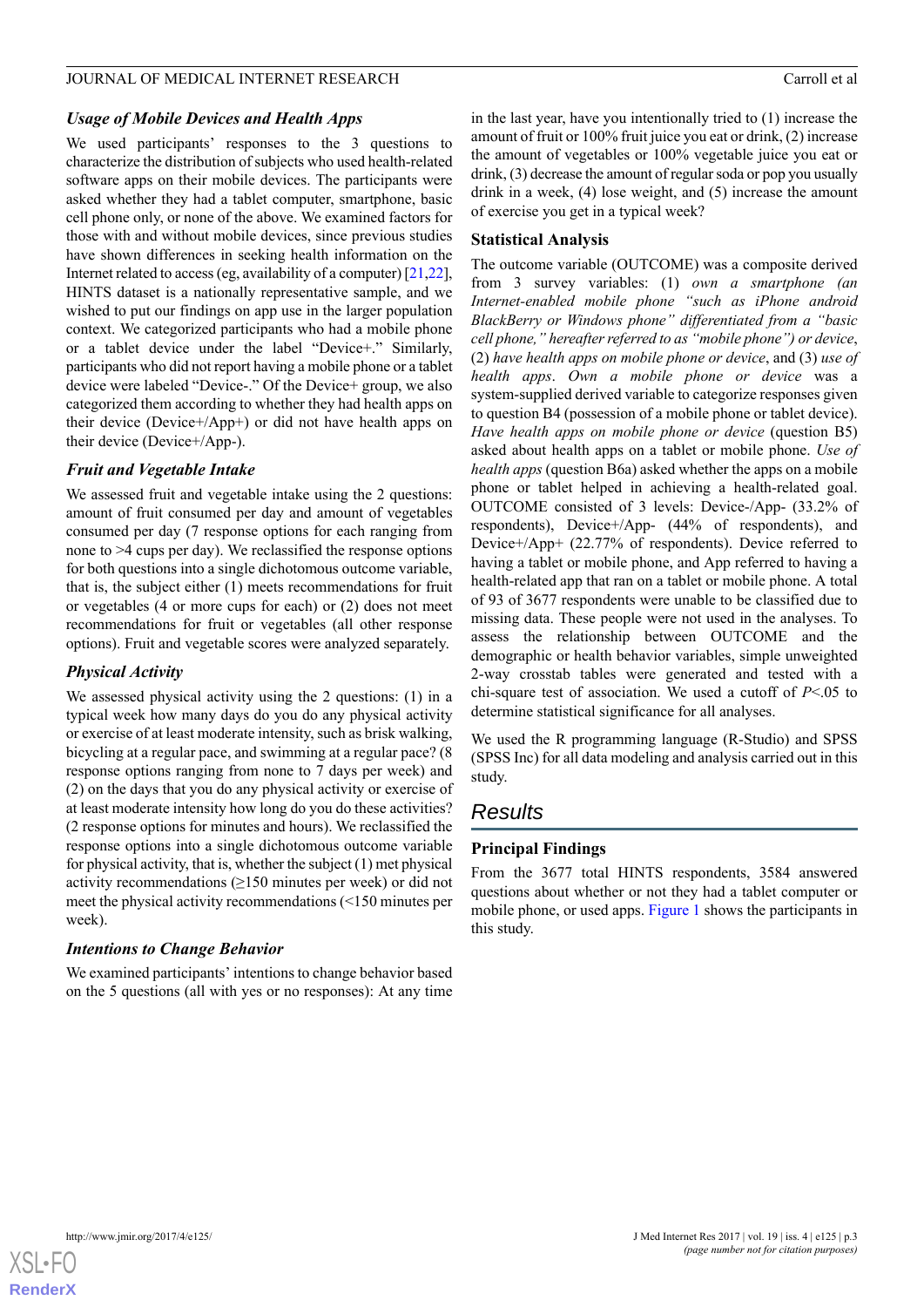#### JOURNAL OF MEDICAL INTERNET RESEARCH Carroll et al. Carroll et al.

<span id="page-3-0"></span>**Figure 1.** Health Information National Trends Survey (HINTS) respondents' use of mobile phones, tablets, and apps.



#### **Demographic Variables Associated With App Use**

[Table 1](#page-4-0) compares respondents grouped into Device+/App+, Device+/App-, and Device-, according to sociodemographic characteristics. As shown in [Table 1](#page-4-0), those who used health apps (compared with those who either did not have apps or did

not have the necessary equipment) were more likely to be younger, live in metropolitan areas, have more education, have higher income, speak English well, be Asian, and report excellent health. There was no significant association between both BMI and smoking status and app use.

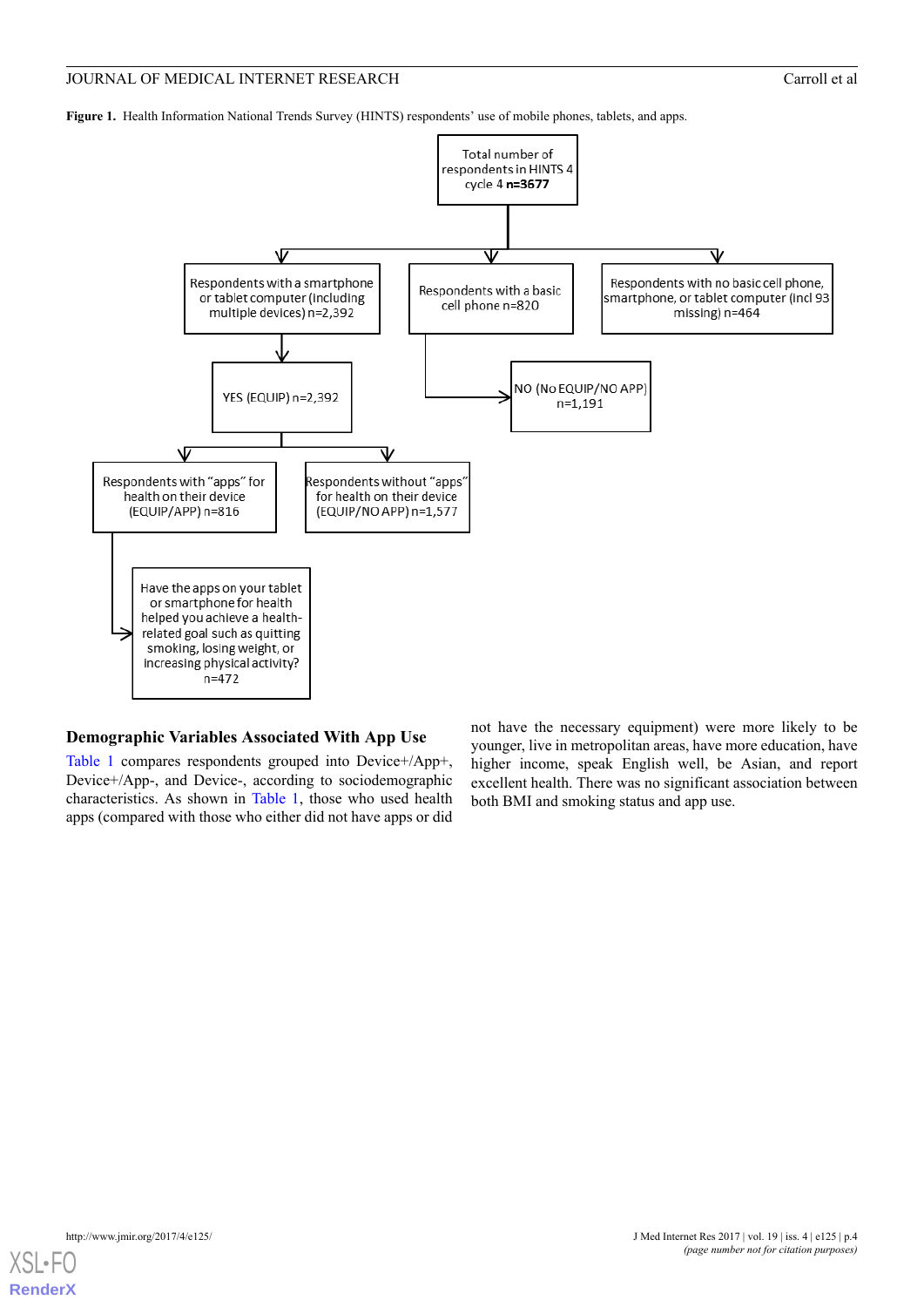<span id="page-4-0"></span>**Table 1.** Demographic variables associated with app usage.

| Demographic variables                                                          | Device+/App+<br>$n^{b,c} (%)^d$ | Device+/App-<br>$n$ (%) | Device-<br>$n$ (%) | $P$ value |
|--------------------------------------------------------------------------------|---------------------------------|-------------------------|--------------------|-----------|
| Sex (female vs male; $n^{a,c}=3519$ )                                          | 808 (51.62)                     | 1555 (50.23)            | 1156 (55.29)       | .39       |
| Age (18-44 years vs $45+$ years; n=3415)                                       | 782 (65.62)                     | 1552 (52.25)            | 1111(21.92)        | < 0.01    |
| Education (high school or less vs some college or college graduate, $n=3444$ ) | 788 (12.72)                     | 1535 (27.95)            | 1121 (51.82)       | < 01      |
| Income (US \$0-49,999 vs 50,000 or greater; $n=3530$ )                         | 808 (31.72)                     | 1560 (42.20)            | 1162(75.12)        | < 0.01    |
| Race or ethnicity (white vs other; $n=3273$ )                                  | 763 (71.85)                     | 1453 (78.52)            | 1057 (83.68)       | < 01      |
| BMI (normal vs overweight, obese; n=3420)                                      | 782 (33.71)                     | 1524 (36.98)            | 1114 (33.82)       | .49       |
| Metro vs nonmetro $(n=3584)$                                                   | 816 (92.10)                     | 1577 (85.67)            | 1191 (78.93)       | < 0.01    |
| Speak English (very well or well vs not well or not at all; $n=3584$ )         | 759 (99.37)                     | 1497 (97.13)            | 1089 (90.37)       | < 0.01    |
| Self-rated health (excellent, very good, good vs fair or poor; $n=3477$ )      | 795 (92.85)                     | 1544 (89.74)            | 1138 (74.99)       | < 0.01    |

<sup>a</sup>The sample sizes (n's) listed for each variable in the far left column represent the total number of respondents across all app-usage categories (Device+/App+, Device +/App-, Device-) who answered that question.

 $<sup>b</sup>$ The sample sizes (n's) listed for each variable within each cell represent the total number of respondents within a given app-usage category (either</sup> Device+/App+, Device +/App-, or Device-) who answered that question.

<sup>c</sup>Sample sizes vary for each variable due to missing values.

<sup>d</sup>Population estimates were used for the numerators and denominators in the calculation of percentages. Row percentages do not add to 100%, as the table shows percentages within a given app-usage category (Device+/App+, Device +/App-, or Device-).

## **Association Between the Use of Apps and Intentions to Change Diet, Perform Physical Activity, and Lose Weight**

<span id="page-4-1"></span>[Table 2](#page-4-1) shows the association between the use of apps (versus Device+/App- or Device-) with intentions to change diet,

perform physical activity, or lose weight. As [Table 2](#page-4-1) shows, participants with apps were significantly more likely to report intentions to improve fruit (*P*=.01) and vegetable consumption (*P*<.01), physical activity (*P*<.01), and weight loss (*P*<.01) compared with those in the Device+/App- or Device- groups.

**Table 2.** Association between the usage of apps for health-related goal and intentions to change diet, physical activity, or lose weight.

| Health-related intention   | $Device+/App+$<br>$n$ (%) | Device+/App-<br>$n$ (%) | Device-<br>$n$ (%) | $P$ value <sup>a</sup> |
|----------------------------|---------------------------|-------------------------|--------------------|------------------------|
| Increase fruit             | 545 (63.76)               | 885 (58.50)             | 654 (48.94)        | .01                    |
| Increase vegetables        | 621 (74.92)               | 1023(64.26)             | 717 (50.02)        | < 01                   |
| Decrease soda              | 630 (84.96)               | 1135 (82.76)            | 754 (77.36)        | .06                    |
| Increase physical activity | 707 (82.99)               | 1237 (65.42)            | 769 (49.94)        | < 01                   |
| Lose weight                | 692 (83.36)               | 1259 (71.75)            | 881 (60.02)        | < 01                   |

<sup>a</sup>Significance between participants with apps (Device+/App+) compared with those not using apps or devices (Device+/App- or Device- groups).

## <span id="page-4-2"></span>**Association Between the Use of Apps and Meeting Recommendations for Fruit and Vegetable Intake and Physical Activity**

[Table 3](#page-4-2) shows the association between the use of apps (versus Device+/App- or Device-) and meeting the recommendations

for fruit and vegetable intake and physical activity. Participants in the Device+/App+ group were not significantly more likely to meet recommendations for fruit and vegetables compared with those in the Device+/App- or Device- groups; however, they were significantly more likely to exercise more than 2 hours per week.

**Table 3.** Association between the use of apps for health-related goal and meeting recommendations for fruit and vegetables and physical activity.

| Percent respondents meeting recommendations | $Device+/App+$ | $Device+/App-$ | Device-      | $P$ value <sup>a</sup> |
|---------------------------------------------|----------------|----------------|--------------|------------------------|
|                                             | $n$ (%)        | $n$ (%)        | $n$ (%)      |                        |
| Fruit                                       | 804 (8.87)     | 1560 (7.96)    | 1161(5.43)   | .25                    |
| Vegetables                                  | 809 (4.81)     | 1557(3.01)     | 1155 (3.48)  | .27                    |
| Physical activity                           | 801 (56.23)    | 1552 (47.79)   | 1144 (37.69) | $\leq 01$              |

<sup>a</sup>Significance between participants with apps (Device+/App+) compared with those not using apps or devices (Device+/App- or Device- groups).

[XSL](http://www.w3.org/Style/XSL)•FO **[RenderX](http://www.renderx.com/)**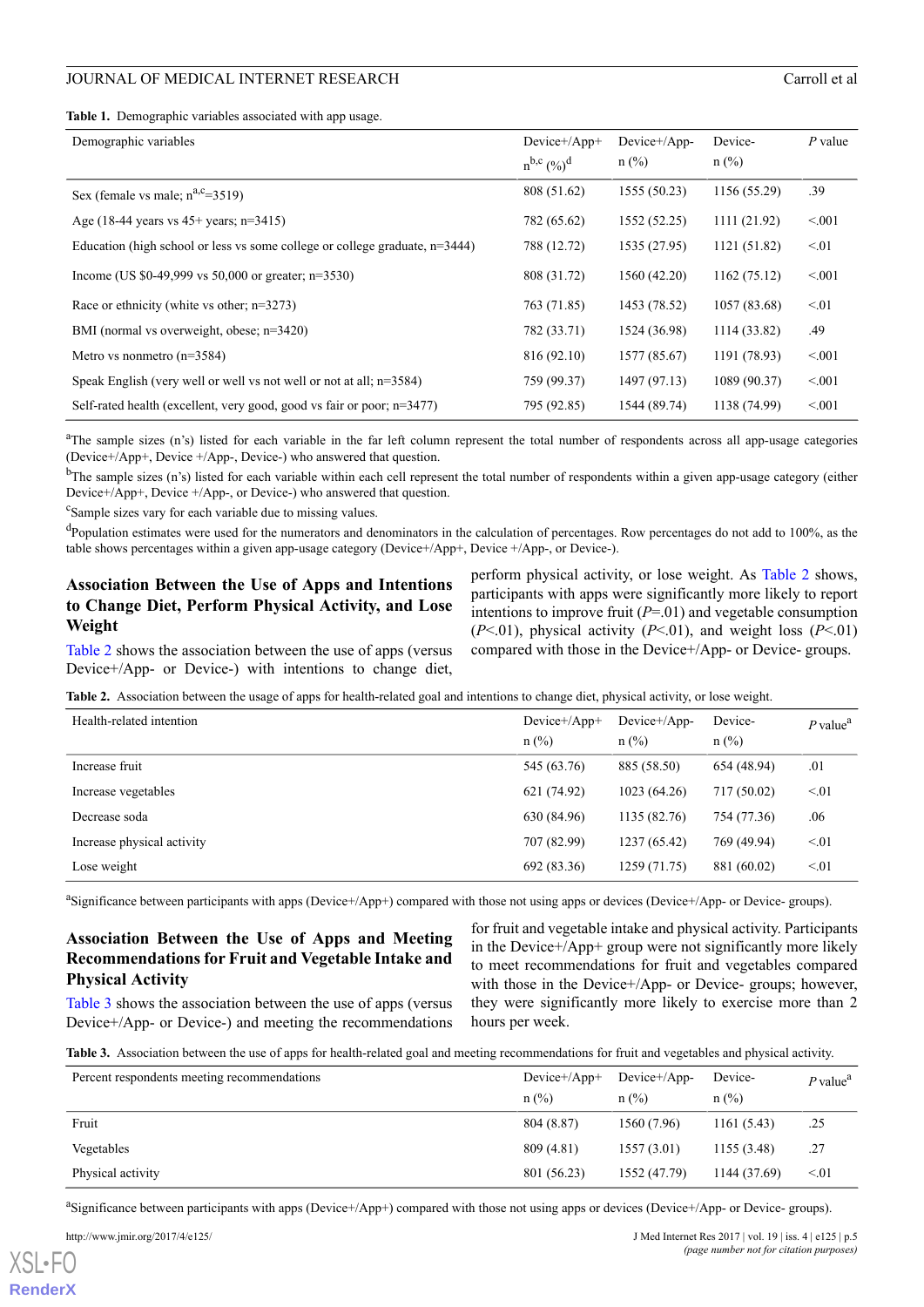# **Predicting Health App Adoption Only (Binary Classification)**

[Table 4](#page-5-0) presents the statistically significant odds ratios (ORs) as derived using multivariate logistic regression when applied to the entire dataset. As expected, those aged 45-64 years (OR 0.56) or 65+ years (OR 0.19) had a reduced likelihood of having adopted health apps relative to younger persons. It also showed that males were slightly less likely (OR 0.80) to have a health app compared with females. The most significant finding was the confirmation that graduates had significantly higher odds (OR 2.83) of having a health app especially when compared with those who had attained an education that was considered "less than high school" (OR 0.43). The results also indicated that the category "completed high school only" had no predictive ability for estimating whether a person had adopted a health app.

<span id="page-5-0"></span>**Table 4.** Statistically significant odds ratios derived using multivariate logistic regression when applied to the entire dataset for predicting health app adoption only.

| Variable                               | Odds ratio<br>$(95\% \text{ CI})$ | $P$ value |
|----------------------------------------|-----------------------------------|-----------|
| Age (45-64 years)                      | 0.56<br>$(0.47 - 0.68)$           | < 0.01    |
| Age $(65+years)$                       | 0.19<br>$(0.14 - 0.24)$           | < 0.01    |
| Sex (male)                             | 0.80<br>$(0.66 - 0.94)$           | < 01      |
| Education (college graduate or higher) | 2.83<br>$(2.18-3.70)$             | < 0.01    |
| Education (less than high school)      | 0.43<br>$(0.24 - 0.72)$           | < 01      |
| Education (some college)               | 1.70<br>$(1.30-2.26)$             | < 01      |
| Race (black)                           | 1.25<br>$(0.99-1.55)$             | .05       |

## **Predicting Mobile Technology Adoption Only (Binary Classification)**

<span id="page-5-1"></span>[Table 5](#page-5-1) presents the statistically significant ORs that increased or decreased the likelihood that a person had adopted mobile technology (tablet or mobile phone). Interestingly, there were no statistically significant ORs for gender or racial categories.

However, similar to predicting health app adoption, both age and education were significant variables for predicting whether a person had adopted a mobile device, especially if that person was a college graduate (OR 3.30). In addition, the results indicated that the category "completed high school only" had no predictive ability for estimating whether a person had adopted a mobile device.

**Table 5.** Statistically significant odds ratios derived using multivariate logistic regression when applied to the entire dataset for predicting mobile device adoption only.

| Variable                               | Odds ratio (95% CI) | P value |
|----------------------------------------|---------------------|---------|
| Age $(45-64 \text{ years})$            | $0.35(0.28-0.45)$   | < 0.01  |
| Age $(65+ \text{years})$               | $0.09(0.07-0.12)$   | < 0.01  |
| Education (college graduate or higher) | $3.30(2.65-4.11)$   | < 0.01  |
| Education (less than high school)      | $0.51(0.37-0.70)$   | < 0.01  |
| Education (some college)               | $1.87(1.50-2.32)$   | < 0.01  |

# *Discussion*

## **Principal Findings**

Our first objective was to describe the sociodemographic and health behavior characteristics associated with health app use in a recent US nationally representative sample. Consistent with

 $X$ SL•F $O$ **[RenderX](http://www.renderx.com/)** previous findings [[7\]](#page-7-6), we found that those who were younger, had more education, reported excellent health, and had a higher income were more likely to use health apps. Our predictive modeling using multivariate logistic regression showed that education, sex, gender, and race were only mildly to moderately potent in predicting mobile technology adoption.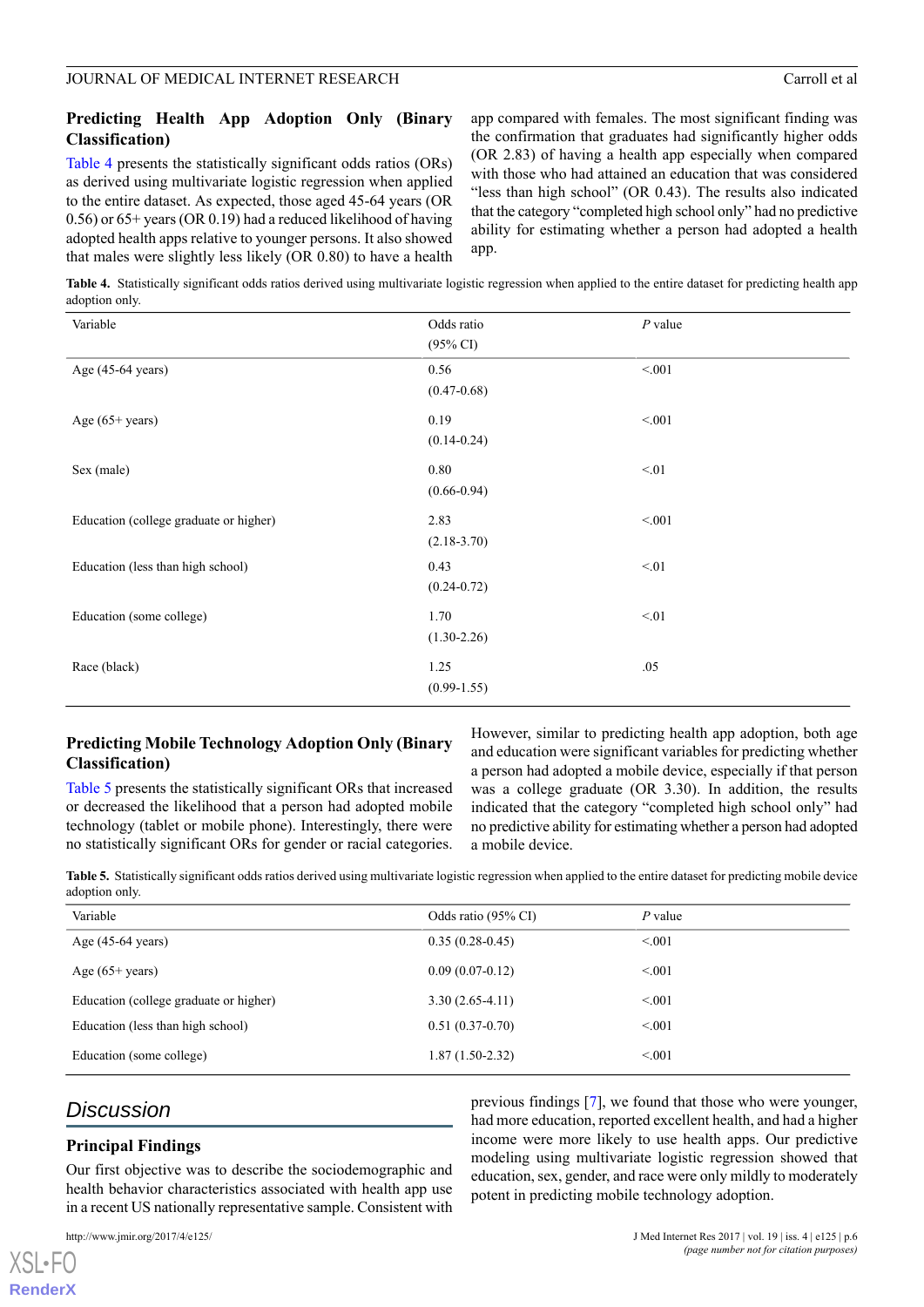Our second objective was to assess the behavioral and attitudinal predictors of the use of health apps for health promotion. We found that participants with apps were also more likely to report intentions to improve fruit and vegetable consumption, physical activity, and weight loss. Finally, the third objective was to examine the association between the use of health-related apps and meeting the recommended guidelines for fruit and vegetable intake and physical activity. We found that participants in the health apps group were significantly more likely to meet recommendations for physical activity compared with those without a device or health apps.

#### **Comparison With Prior Work**

This study shares some similarities with previous HINTS analyses. For example, McCully et al [\[19](#page-7-13)] reported that users of the Internet for diet, weight, and physical activity tended to be younger and more educated and that Internet use for these purposes was more likely to be associated with higher fruit and vegetable intake and moderate exercise. However in that study, women were no more likely than men to use the Internet for diet, weight, and physical activity, which was different from our findings. In that study, minorities were more likely to use the Internet; in our study, we found no such association. Consistent with our findings, Kontos et al found that males, those with lower education, and older US adults were less likely to engage in a number of eHealth activities [[18\]](#page-7-12). Similar to their findings 3 years ago, our findings pointed to differences by education for app use for health promotion.

The association between app use, intention to change lifestyle behaviors, and actually meeting recommendations for healthy lifestyle factors is interesting and could be due to several reasons. First, it is possible that there are preexisting differences in individuals who engage with health apps compared with those who do not. Users of health apps may have greater motivation and interest in changing their diet, weight, or physical activity. A recent review found that very few available apps provided evidence-based support to meet lifestyle recommendations [\[13\]](#page-7-10). It could also be that app users are engaging with health apps to help them simply track or self-manage differently than their counterparts; thus, there could be differences in preferences or needs. Due to the correlational nature of the data, we cannot draw conclusions about the relationships or causal pathways. Similar observations have been reported in a study of users of the Internet for diet, weight, and physical activity promotion [[19\]](#page-7-13).

The prevalence of app usage in our study was 22% (816/3677). This is a doubling from the Kontos study in which 11.7% downloaded info onto a mobile device. Although the questions in these 2 HINTS datasets were worded differently (eg, "downloaded" is broader and not referring exclusively to downloading an app), it suggests that demand for apps continues to rise and offers potential for reaching a growing segment of the US population.

Our findings provide evidence for educational, age, and gender differences in the use of mobile devices and health apps. Educational attainment, age, and gender have been previously shown to be important predictors of adoption of mobile devices and apps [[18\]](#page-7-12). Educational attainment appears more important than other variables commonly used as proxies for socioeconomic position (eg, income, race or ethnicity). The reasons for the educational differences are unclear, but may reflect skills and confidence with the use of devices and possibly social norms related to perceived value. Similarly, age likely reflects both social norms and cohort effects, that is, exposure during younger ages to these devices and apps. The reasons for gender differences are less clear, but may reflect differences in health-seeking behavior, and interest and participation in healthy lifestyle interventions generally.

## **Limitations**

This study had limitations that should be kept in mind when interpreting results. First, HINTS is a cross-sectional survey; although it is a nationally representative cohort of individuals, we were not able to evaluate the trends in an individual's health app use over time. There is the possibility of unmeasured confounding, that is, unidentified factors that might be associated with app use and intentions or health behaviors, which could influence the interpretation of results. Although the results showed association, it did not indicate a causal relationship. This study could not answer the question of whether more motivated individuals sought out apps, or whether app use improved motivation and health outcomes. Furthermore, some of the cells for subgroups were small, thereby limiting the generalizability of some of the subanalyses. As with all cross-sectional surveys, this was a study of association, not causation. Finally, we were limited by the questions that were asked in the HINTS survey. For example, we did not have details about specific health apps or features of apps used, the intensity of use, whether the apps were interactive and linked to other health promotion supports (eg, telehealth), and other strategies used for health behavior change. Despite these limitations, the results did identify areas for future research and add to the knowledge base about predictors of the use of health apps.

## **Conclusions**

Compared with previous studies, many individual sociodemographic factors are becoming less important in influencing engagement with mobile devices and health app use; however, differences persist for gender, age, and educational attainment. As health care undergoes technological transformation with its electronic health records systems and individuals' access to their records, there are many opportunities for clinical care models to be expanded and improved, perhaps through the use of apps as a means for sharing data, although this remains an unanswered question. This study contributes to the literature by providing up-to-date information on populations most and least likely to use health apps to guide clinical interventions, commercial developers, and public health programs when designing eHealth technology.

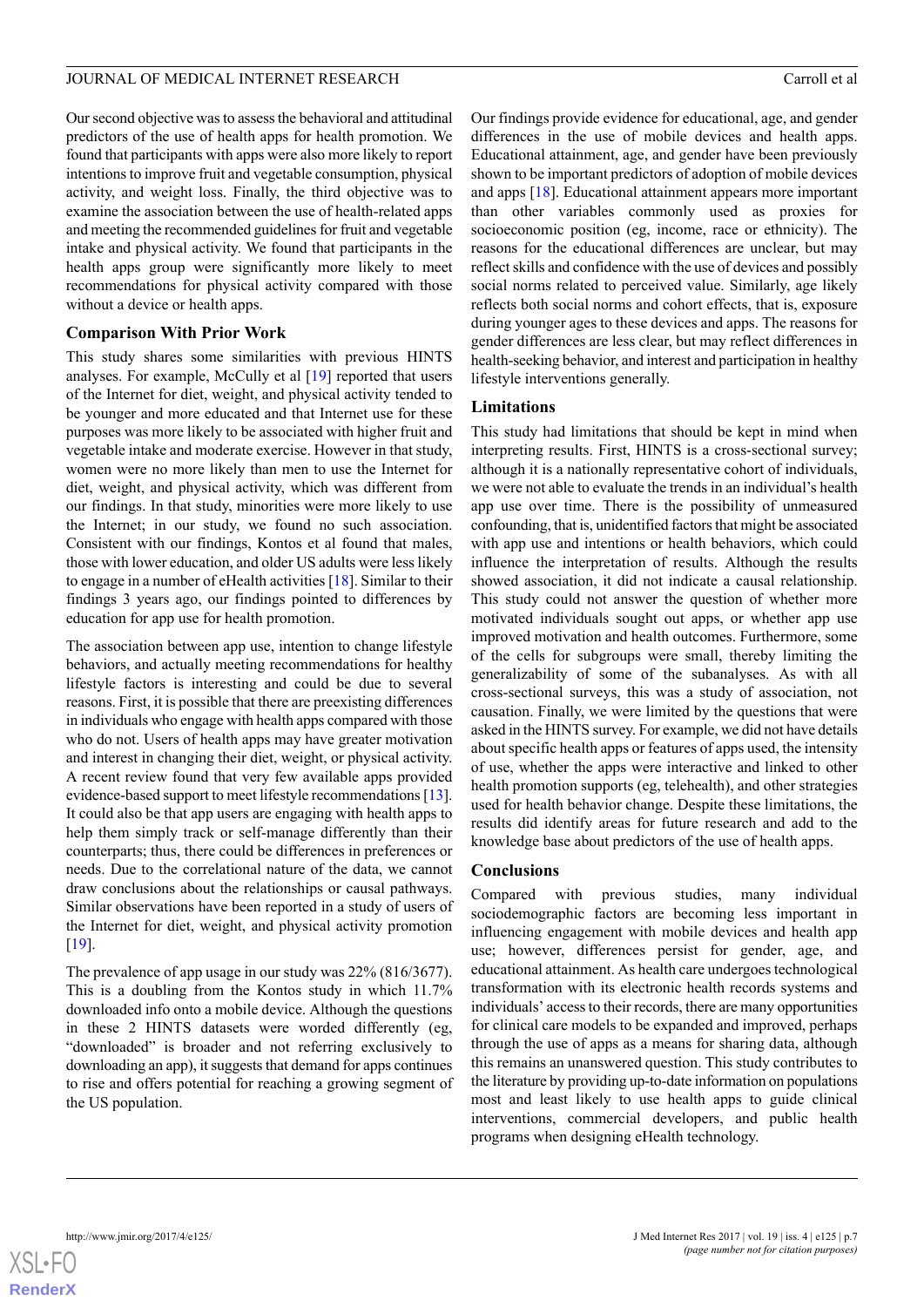# **Conflicts of Interest**

None declared.

## <span id="page-7-0"></span>**References**

- <span id="page-7-1"></span>1. Ericsson. 2015. Ericsson Mobility Report: On the pulse of the networked society URL: [http://www.ericsson.com/res/docs/](http://www.ericsson.com/res/docs/2015/ericsson-mobility-report-june-2015.pdf) [2015/ericsson-mobility-report-june-2015.pdf](http://www.ericsson.com/res/docs/2015/ericsson-mobility-report-june-2015.pdf) [accessed 2016-01-22] [\[WebCite Cache ID 6ejSFiicz\]](http://www.webcitation.org/6ejSFiicz)
- <span id="page-7-2"></span>2. OfCom. 2015. Smartphone usage URL: <http://media.ofcom.org.uk/facts/> [accessed 2016-01-22] [[WebCite Cache ID](http://www.webcitation.org/6ejSSqrN7) [6ejSSqrN7](http://www.webcitation.org/6ejSSqrN7)]
- <span id="page-7-3"></span>3. OfCom. Belfast: OfCom; 2014. Telecommunications facts and figures URL: <https://www.ofcom.org.uk/> [accessed 2017-02-27] [\[WebCite Cache ID 6ob5yNLrU\]](http://www.webcitation.org/6ob5yNLrU)
- <span id="page-7-4"></span>4. Smith A. Pew Research Center. 2015. The Smartphone Difference URL: [http://www.pewinternet.org/2015/04/01/](http://www.pewinternet.org/2015/04/01/us-smartphone-use-in-2015/) [us-smartphone-use-in-2015/](http://www.pewinternet.org/2015/04/01/us-smartphone-use-in-2015/) [accessed 2017-02-28] [\[WebCite Cache ID 6ejS9bn6M\]](http://www.webcitation.org/6ejS9bn6M)
- <span id="page-7-5"></span>5. Boudreaux ED, Waring ME, Hayes RB, Sadasivam RS, Mullen S, Pagoto S. Evaluating and selecting mobile health apps: strategies for healthcare providers and healthcare organizations. Transl Behav Med 2014 Dec;4(4):363-371 [\[FREE Full](http://europepmc.org/abstract/MED/25584085) [text\]](http://europepmc.org/abstract/MED/25584085) [doi: [10.1007/s13142-014-0293-9\]](http://dx.doi.org/10.1007/s13142-014-0293-9) [Medline: [25584085\]](http://www.ncbi.nlm.nih.gov/entrez/query.fcgi?cmd=Retrieve&db=PubMed&list_uids=25584085&dopt=Abstract)
- <span id="page-7-6"></span>6. Research2guidance. Research2guidance URL: <http://research2guidance.com> [accessed 2016-01-22] [[WebCite Cache ID](http://www.webcitation.org/6ejS4CO9X) [6ejS4CO9X](http://www.webcitation.org/6ejS4CO9X)]
- <span id="page-7-7"></span>7. Fox S, Duggan M. Pew Research Center. Mobile Health 2012: Half of smartphone owners use their devices to get health informationone-fifth of smartphone owners have health apps URL: [http://www.pewinternet.org/2012/11/08/](http://www.pewinternet.org/2012/11/08/mobile-health-2012/) [mobile-health-2012/](http://www.pewinternet.org/2012/11/08/mobile-health-2012/) [accessed 2017-02-27] [\[WebCite Cache ID 6ob6C9mfG\]](http://www.webcitation.org/6ob6C9mfG)
- <span id="page-7-8"></span>8. Moorhead SA, Hazlett DE, Harrison L, Carroll JK, Irwin A, Hoving C. A new dimension of health care: systematic review of the uses, benefits, and limitations of social media for health communication. J Med Internet Res 2013;15(4):e85 [\[FREE](http://www.jmir.org/2013/4/e85/) [Full text](http://www.jmir.org/2013/4/e85/)] [doi: [10.2196/jmir.1933](http://dx.doi.org/10.2196/jmir.1933)] [Medline: [23615206\]](http://www.ncbi.nlm.nih.gov/entrez/query.fcgi?cmd=Retrieve&db=PubMed&list_uids=23615206&dopt=Abstract)
- 9. Zhu F, Bosch M, Woo I, Kim S, Boushey CJ, Ebert DS, et al. The use of mobile devices in aiding dietary assessment and evaluation. IEEE J Sel Top Signal Process 2010 Aug;4(4):756-766 [[FREE Full text](http://europepmc.org/abstract/MED/20862266)] [doi: [10.1109/JSTSP.2010.2051471](http://dx.doi.org/10.1109/JSTSP.2010.2051471)] [Medline: [20862266](http://www.ncbi.nlm.nih.gov/entrez/query.fcgi?cmd=Retrieve&db=PubMed&list_uids=20862266&dopt=Abstract)]
- <span id="page-7-9"></span>10. Mosa AS, Yoo I, Sheets L. A systematic review of healthcare applications for smartphones. BMC Med Inform Decis Mak 2012;12:67 [[FREE Full text](http://www.biomedcentral.com/1472-6947/12/67)] [doi: [10.1186/1472-6947-12-67](http://dx.doi.org/10.1186/1472-6947-12-67)] [Medline: [22781312](http://www.ncbi.nlm.nih.gov/entrez/query.fcgi?cmd=Retrieve&db=PubMed&list_uids=22781312&dopt=Abstract)]
- 11. O'Malley G, Dowdall G, Burls A, Perry IJ, Curran N. Exploring the usability of a mobile app for adolescent obesity management. JMIR Mhealth Uhealth 2014;2(2):e29 [\[FREE Full text\]](http://mhealth.jmir.org/2014/2/e29/) [doi: [10.2196/mhealth.3262\]](http://dx.doi.org/10.2196/mhealth.3262) [Medline: [25098237\]](http://www.ncbi.nlm.nih.gov/entrez/query.fcgi?cmd=Retrieve&db=PubMed&list_uids=25098237&dopt=Abstract)
- <span id="page-7-10"></span>12. O'Malley G, Clarke M, Burls A, Murphy S, Murphy N, Perry IJ. A smartphone intervention for adolescent obesity: study protocol for a randomised controlled non-inferiority trial. Trials 2014;15:43 [\[FREE Full text](http://www.trialsjournal.com/content/15//43)] [doi: [10.1186/1745-6215-15-43\]](http://dx.doi.org/10.1186/1745-6215-15-43) [Medline: [24485327](http://www.ncbi.nlm.nih.gov/entrez/query.fcgi?cmd=Retrieve&db=PubMed&list_uids=24485327&dopt=Abstract)]
- 13. Knight E, Stuckey MI, Prapavessis H, Petrella RJ. Public health guidelines for physical activity: is there an app for that? A review of android and apple app stores. JMIR Mhealth Uhealth 2015;3(2):e43 [[FREE Full text](http://mhealth.jmir.org/2015/2/e43/)] [doi: [10.2196/mhealth.4003\]](http://dx.doi.org/10.2196/mhealth.4003) [Medline: [25998158](http://www.ncbi.nlm.nih.gov/entrez/query.fcgi?cmd=Retrieve&db=PubMed&list_uids=25998158&dopt=Abstract)]
- 14. Pagoto S, Schneider K, Jojic M, DeBiasse M, Mann D. Evidence-based strategies in weight-loss mobile apps. Am J Prev Med 2013 Nov; 45(5): 576-582. [doi: [10.1016/j.amepre.2013.04.025](http://dx.doi.org/10.1016/j.amepre.2013.04.025)] [Medline: [24139770](http://www.ncbi.nlm.nih.gov/entrez/query.fcgi?cmd=Retrieve&db=PubMed&list_uids=24139770&dopt=Abstract)]
- <span id="page-7-11"></span>15. Breton ER, Fuemmeler BF, Abroms LC. Weight loss-there is an app for that! But does it adhere to evidence-informed practices? Transl Behav Med 2011 Dec;1(4):523-529 [\[FREE Full text\]](http://europepmc.org/abstract/MED/24073074) [doi: [10.1007/s13142-011-0076-5](http://dx.doi.org/10.1007/s13142-011-0076-5)] [Medline: [24073074](http://www.ncbi.nlm.nih.gov/entrez/query.fcgi?cmd=Retrieve&db=PubMed&list_uids=24073074&dopt=Abstract)]
- <span id="page-7-12"></span>16. Abroms LC, Padmanabhan N, Thaweethai L, Phillips T. iPhone apps for smoking cessation: a content analysis. Am J Prev Med 2011 Mar;40(3):279-285 [\[FREE Full text\]](http://europepmc.org/abstract/MED/21335258) [doi: [10.1016/j.amepre.2010.10.032\]](http://dx.doi.org/10.1016/j.amepre.2010.10.032) [Medline: [21335258](http://www.ncbi.nlm.nih.gov/entrez/query.fcgi?cmd=Retrieve&db=PubMed&list_uids=21335258&dopt=Abstract)]
- <span id="page-7-13"></span>17. Eng DS, Lee JM. The promise and peril of mobile health applications for diabetes and endocrinology. Pediatr Diabetes 2013 Jun;14(4):231-238 [\[FREE Full text\]](http://europepmc.org/abstract/MED/23627878) [doi: [10.1111/pedi.12034\]](http://dx.doi.org/10.1111/pedi.12034) [Medline: [23627878\]](http://www.ncbi.nlm.nih.gov/entrez/query.fcgi?cmd=Retrieve&db=PubMed&list_uids=23627878&dopt=Abstract)
- <span id="page-7-14"></span>18. Kontos E, Blake KD, Chou WS, Prestin A. Predictors of eHealth usage: insights on the digital divide from the Health Information National Trends Survey 2012. J Med Internet Res 2014;16(7):e172 [[FREE Full text\]](http://www.jmir.org/2014/7/e172/) [doi: [10.2196/jmir.3117](http://dx.doi.org/10.2196/jmir.3117)] [Medline: [25048379](http://www.ncbi.nlm.nih.gov/entrez/query.fcgi?cmd=Retrieve&db=PubMed&list_uids=25048379&dopt=Abstract)]
- <span id="page-7-15"></span>19. McCully SN, Don BP, Updegraff JA. Using the Internet to help with diet, weight, and physical activity: results from the Health Information National Trends Survey (HINTS). J Med Internet Res 2013;15(8):e148 [\[FREE Full text\]](http://www.jmir.org/2013/8/e148/) [doi: [10.2196/jmir.2612](http://dx.doi.org/10.2196/jmir.2612)] [Medline: [23906945](http://www.ncbi.nlm.nih.gov/entrez/query.fcgi?cmd=Retrieve&db=PubMed&list_uids=23906945&dopt=Abstract)]
- 20. HINTS. 2015. Health Information National Trends Survey URL: <http://hints.cancer.gov/> [accessed 2016-01-22] [\[WebCite](http://www.webcitation.org/6ejRyxj9Y) [Cache ID 6ejRyxj9Y](http://www.webcitation.org/6ejRyxj9Y)]
- 21. Finney RL, Hesse BW, Moser RP, Ortiz MA, Kornfeld J, Vanderpool RC, et al. Socioeconomic and geographic disparities in health information seeking and Internet use in Puerto Rico. J Med Internet Res 2012 Jul;14(4):e104 [\[FREE Full text\]](http://www.jmir.org/2012/4/e104/) [doi: [10.2196/jmir.2007\]](http://dx.doi.org/10.2196/jmir.2007) [Medline: [22849971\]](http://www.ncbi.nlm.nih.gov/entrez/query.fcgi?cmd=Retrieve&db=PubMed&list_uids=22849971&dopt=Abstract)



[XSL](http://www.w3.org/Style/XSL)•FO **[RenderX](http://www.renderx.com/)**